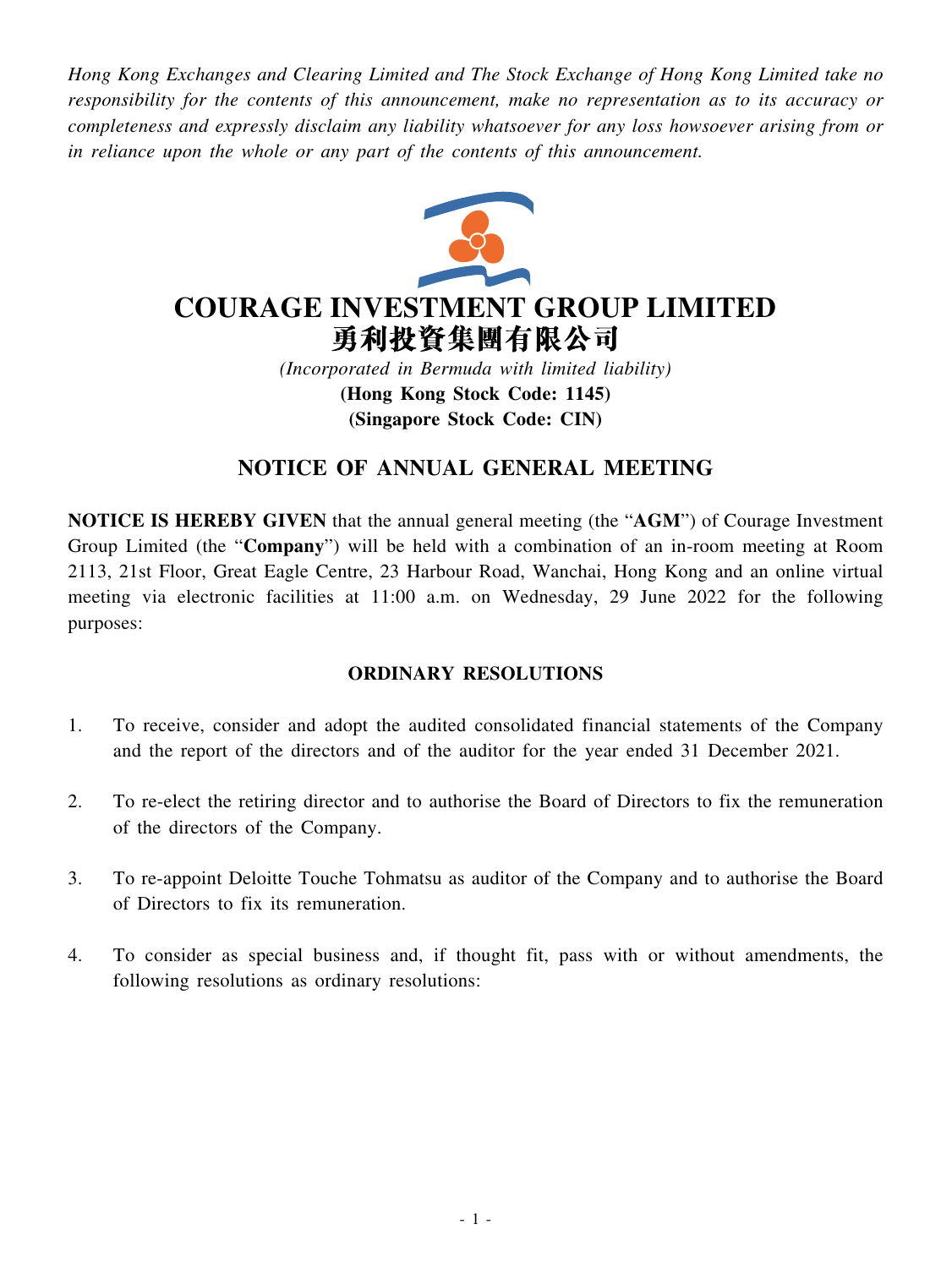- (A) "**THAT:**
	- (a) subject to paragraph (c) below and pursuant to the Bye-laws of the Company (the "**Bye-laws**"), the Rules Governing the Listing of Securities on The Stock Exchange of Hong Kong Limited and the listing rules, guidelines and measures issued by the Singapore Exchange Securities Trading Limited (if applicable), the exercise by the directors of the Company (the "**Directors**") during the Relevant Period (as hereinafter defined) of all the powers of the Company to allot, issue and deal with authorised and unissued shares in the share capital of the Company (the "**Shares**") and to make or grant offers, agreements and options (including bonds, warrants, debentures, notes and other securities which carry rights to subscribe for or are convertible into Shares) which would or might require the exercise of such powers be and is hereby generally and unconditionally approved;
	- (b) the approval in paragraph (a) above shall authorise the Directors during the Relevant Period (as hereinafter defined) to make or grant offers, agreements or options (including bonds, warrants, debentures, notes and other securities which carry rights to subscribe for or are convertible into Shares) which would or might require the exercise of such powers after the end of the Relevant Period (as hereinafter defined);
	- (c) the total number of Shares allotted and issued or agreed conditionally or unconditionally to be allotted (whether pursuant to an option or otherwise) and issued by the Directors pursuant to the approval in paragraph (a) above, otherwise than pursuant to:
		- (i) a Rights Issue (as hereinafter defined);
		- (ii) the exercise of rights of subscription or conversion under terms of any existing bonds, warrants, debentures, notes or other securities issued by the Company which carry rights to subscribe for or are convertible into Shares;
		- (iii) an exercise of the subscription rights under any option scheme or similar arrangement for the time being adopted for the grant or issue to officers and/or employees and/or consultants and/or advisers of the Company and/or any of its subsidiaries or such other persons eligible to participate in any such scheme(s) or arrangement of Shares or rights to acquire Shares; or
		- (iv) any scrip dividend scheme or similar arrangement providing for the allotment of Shares in lieu of the whole or part of a dividend on the Shares in accordance with the Bye-laws from time to time,

shall not exceed 20% of the total number of Shares in issue as at the date of passing of this resolution and the said approval shall be limited accordingly; and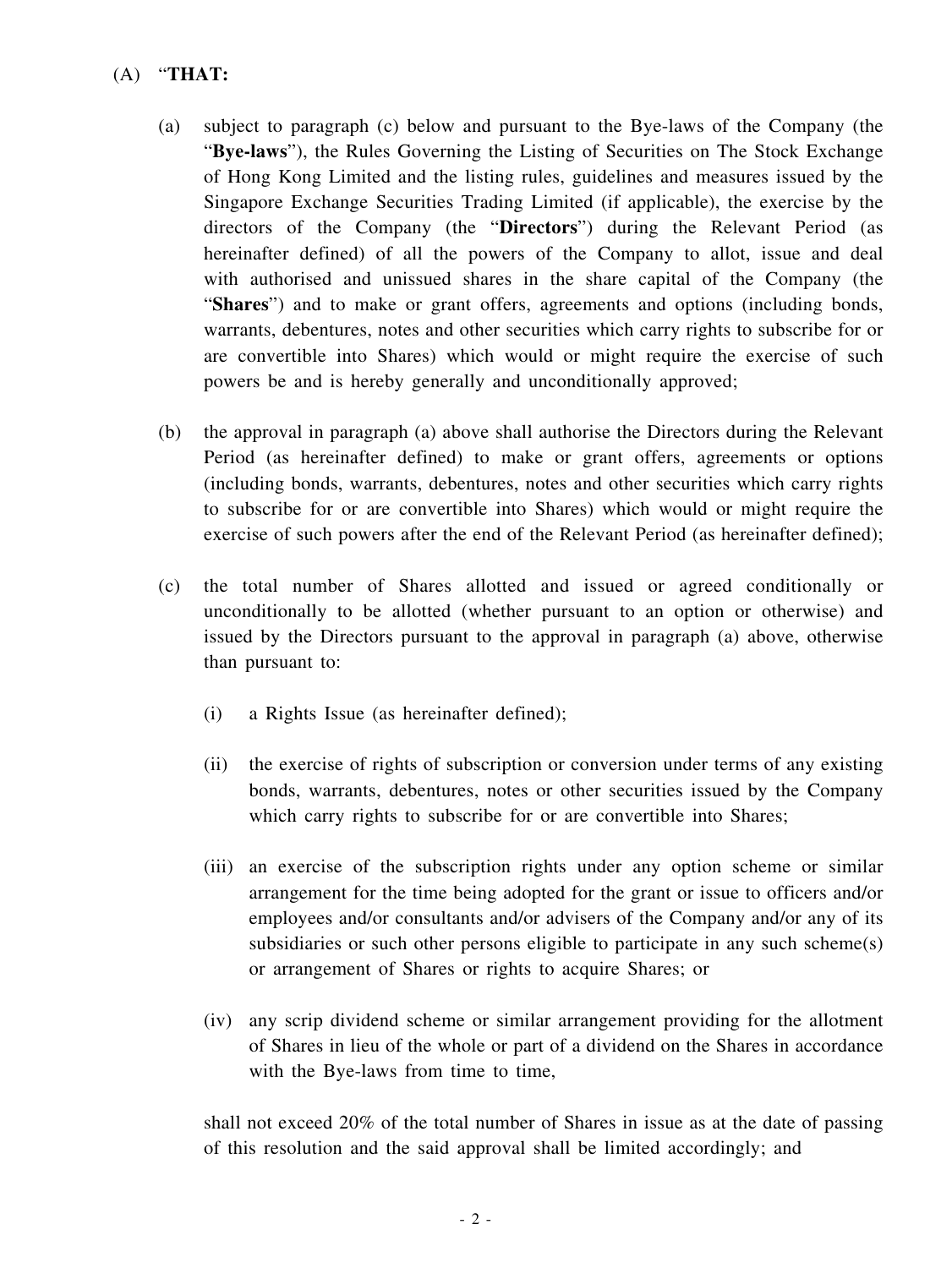- (d) for the purpose of this resolution, "Relevant Period" means the period from the date of passing of this resolution until whichever is the earliest of:
	- (i) the conclusion of the next annual general meeting of the Company;
	- (ii) the expiration of the period within which the next annual general meeting of the Company is required by the Bye-laws or any applicable law of the Bermuda to be held; or
	- (iii) the revocation or variation of the authority given to the Directors under this resolution by an ordinary resolution passed by the shareholders of the Company in general meetings.

"Rights Issue" means an offer of Shares, or issue of options, warrants or other securities giving rights to subscribe for Shares open for a period fixed by the Directors to holders of Shares or any class of Shares on the register of members on a fixed record date in proportion to their then holdings of such Shares or any class of Shares (subject to such exclusions or other arrangements as the Directors may deem necessary or expedient in relation to fractional entitlements, or having regard to any restrictions or obligations under the laws of any relevant jurisdiction, or the requirements of any recognised regulatory body or any stock exchange in any territory applicable to the Company)."

## (B) "**THAT:**

- (a) subject to paragraph (b) below, the exercise by the directors of the Company (the "**Directors**") during the Relevant Period (as hereinafter defined) of all the powers of the Company to repurchase its shares, subject to and in accordance with the Byelaws of the Company (the "**Bye-laws**"), the applicable laws, rules and regulations, be and is hereby generally and unconditionally approved;
- (b) the total number of shares of the Company (the "**Shares**") which the Company is authorised to repurchase pursuant to the approval in paragraph (a) above during the Relevant Period (as hereinafter defined) shall not exceed 10% of the total number of Shares in issue as at the date of passing of this resolution and the said approval shall be limited accordingly; and
- (c) for the purpose of this resolution, "Relevant Period" means the period from the date of passing of this resolution until whichever is the earliest of:
	- (i) the conclusion of the next annual general meeting of the Company;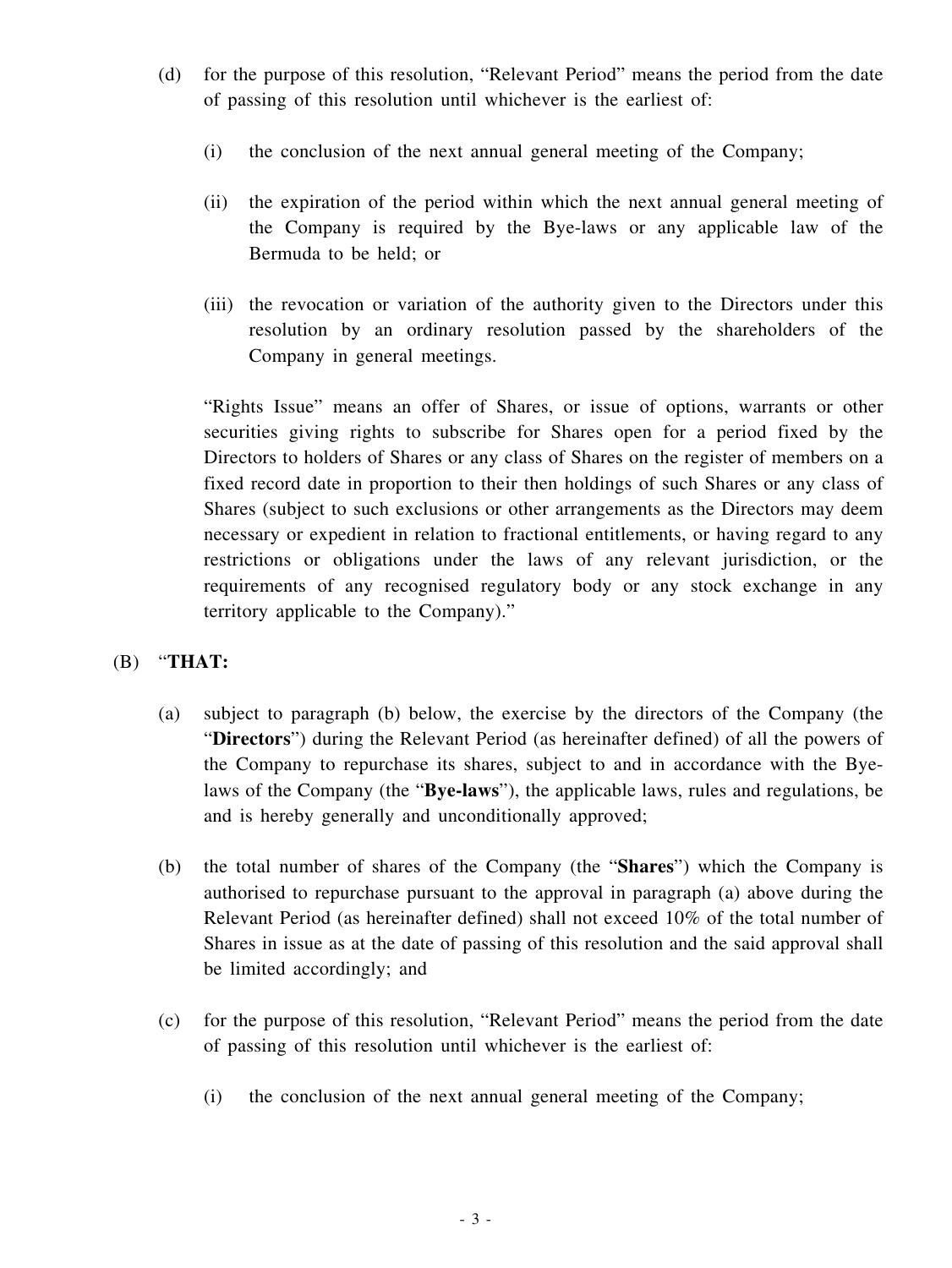- (ii) the expiration of the period within which the next annual general meeting of the Company is required by the Bye-laws or any applicable law of the Bermuda to be held; or
- (iii) the revocation or variation of the authority given to the Directors under this resolution by an ordinary resolution passed by the shareholders of the Company in general meetings."

## (C) "**THAT:**

conditional upon the passing of the resolutions numbered  $4(A)$  and  $4(B)$  set out in the notice convening this meeting (the "**Notice**"), the general mandate granted to the directors of the Company (the "**Directors**") to allot, issue and deal with authorised and unissued shares of the Company (the "**Shares**") pursuant to the said resolution numbered 4(A) as set out in the Notice be and is hereby extended by the addition thereto of such number of Shares repurchased by the Company under the authority granted to the Directors pursuant to the said resolution numbered 4(B) as set out in the Notice, provided that such number of Shares so repurchased shall not exceed 10% of the total number of Shares in issue as at the date of passing of the said resolution."

> By Order of the Board **Courage Investment Group Limited Sue Ka Lok** *Chairman*

Hong Kong and Singapore, 27 May 2022

*Principal place of business in Hong Kong:* Room 2113, 21st Floor Great Eagle Centre 23 Harbour Road Wanchai Hong Kong

*Registered office:* Clarendon House 2 Church Street Hamilton HM 11 Bermuda

#### *Notes:*

1. The shareholders of the Company (the "**Shareholder(s)**") are entitled to attend and vote at the AGM and for a Shareholder who holds two or more shares of the Company, he/she/it is entitled to appoint not more than two proxies to attend and vote on his/her/its behalf provided that if the Shareholder is The Central Depository (Pte) Limited ("**CDP**") or a clearing house (or its nominee(s)), CDP or the clearing house (or its nominee(s)) (as the case may be) may appoint more than two proxies to attend and vote at the AGM and each proxy shall be entitled to exercise the same powers on behalf of CDP or the clearing house (or its nominee(s)) could exercise. A proxy need not be a Shareholder of the Company. The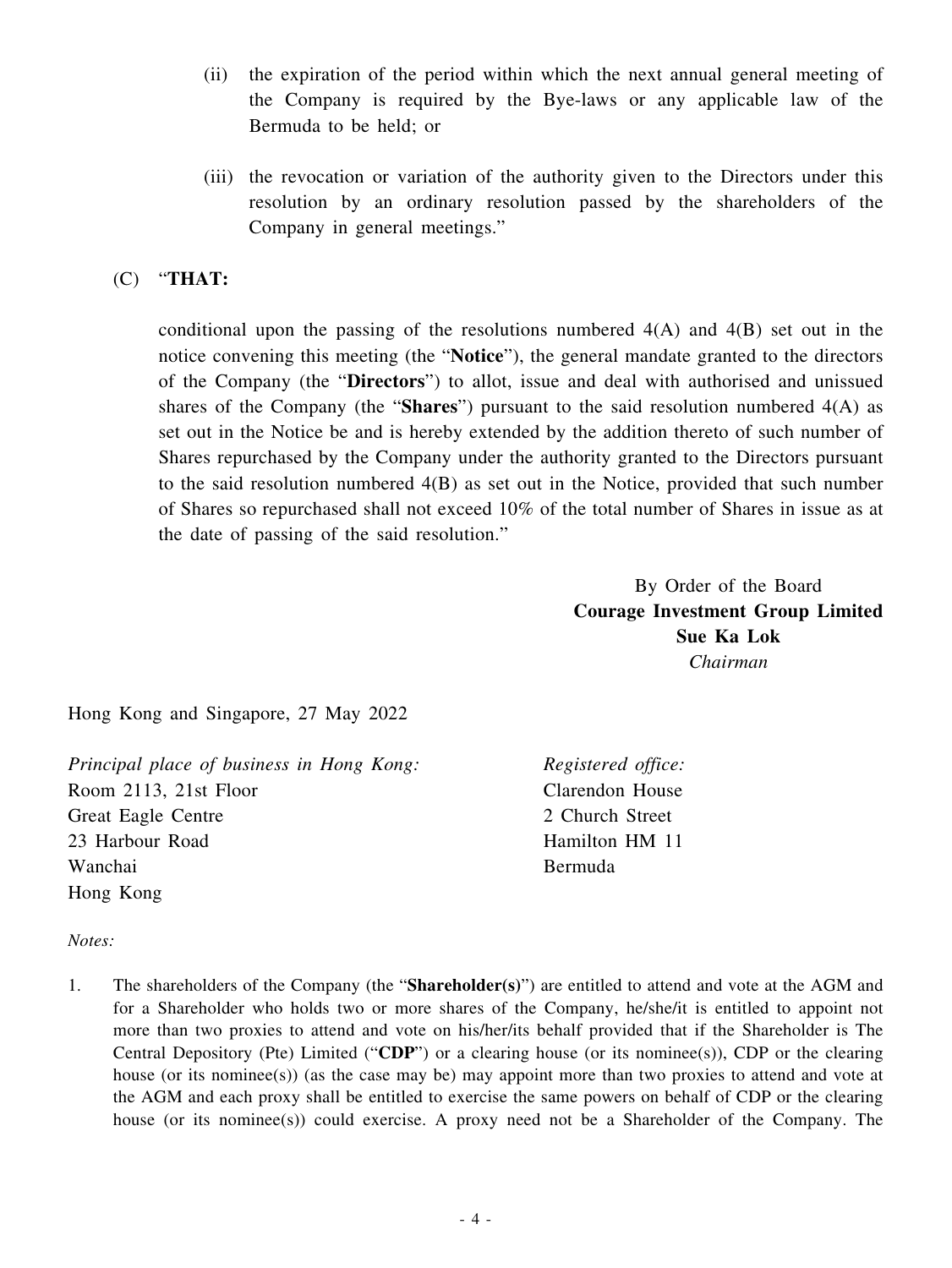appointment of a proxy by a Shareholder does not preclude him/her/it from subsequently attending and voting for the AGM or any adjourned meeting if he/she/it so wishes and in such event, the instrument appointing the proxy shall be deemed to be revoked.

- 2. Given the special arrangements adopted by the Company as set out in the section headed "SPECIAL ARRANGEMENTS FOR THE AGM" of the circular of the Company dated 27 May 2022 (the "**Circular**") (of which this notice forms part), **the Company strongly encourages Shareholders to exercise their rights to attend and vote at the AGM via electronic facilities**, if a shareholder wishes to vote on any resolution for the AGM by proxy, he/she/it should complete, sign and return the Hong Kong Proxy Form/Singapore Proxy Form/Depositor Proxy Form (as the case may be) as enclosed with the Circular accordingly.
- 3. A Shareholder in Hong Kong who wishes to appoint a proxy should complete and sign the Hong Kong Proxy Form and return it to the office of the Company's Hong Kong branch share registrar and transfer office, Tricor Investor Services Limited, at Level 54, Hopewell Centre, 183 Queen's Road East, Hong Kong, or submit the proxy form electronically at https://spot-emeeting.tricor.hk in accordance with the instructions printed on the notification letter as enclosed with the Circular (the "**Notification Letter**"), in each case as soon as possible and in any event not less than forty-eight (48) hours before the time appointed for holding of the AGM or any adjournment thereof.
- 4. A Shareholder in Singapore who wishes to appoint a proxy should complete the Singapore Proxy Form. Thereafter, the Singapore Proxy Form must be lodged at the office of the Company's Singapore share transfer agent, Boardroom Corporate & Advisory Services Pte. Ltd., at 1 Harbourfront Avenue, #14-07 Keppel Bay Tower, Singapore 098632 or by email to RSVP@boardroomlimited.com, not less than fortyeight (48) hours before the time appointed for holding of the AGM or any adjourned meeting.
- 5. For the avoidance of doubt, the Singapore Proxy Form should not be used by depositors who hold shares through an account with CDP (the "**Depositor(s)**"). Depositors who wish to appoint a proxy should refer to paragraph 6 below.
- 6. (i) A Depositor which is a corporation or (ii) an individual Depositor who wishes to appoint a proxy, should complete, sign and return the Depositor Proxy Form in accordance with the instructions printed thereon as soon as possible and, in any event, so as to arrive the office of the Company's Singapore share transfer agent, Boardroom Corporate & Advisory Services Pte. Ltd., at 1 Harbourfront Avenue, #14-07 Keppel Bay Tower, Singapore 098632 or by email to RSVP@boardroomlimited.com, not less than forty-eight (48) hours before the time appointed for holding of the AGM or any adjourned meeting.
- 7. The instrument appointing a proxy shall be in writing under the hand of the appointor or by his/her/its attorney duly authorised in writing. If a Shareholder or Depositor is a corporation, the instrument appointing a proxy must be executed under seal or the hand of its duly authorised officer or attorney.
- 8. For Shareholders in Hong Kong, in order to be eligible to attend and vote at the AGM, all unregistered holders of shares of the Company shall ensure that all transfer documents accompanied by the relevant share certificates must be lodged with the Company's Hong Kong branch share registrar and transfer office, Tricor Investor Services Limited, at Level 54, Hopewell Centre, 183 Queen's Road East, Hong Kong for registration not later than 4:30 p.m. on Thursday, 23 June 2022.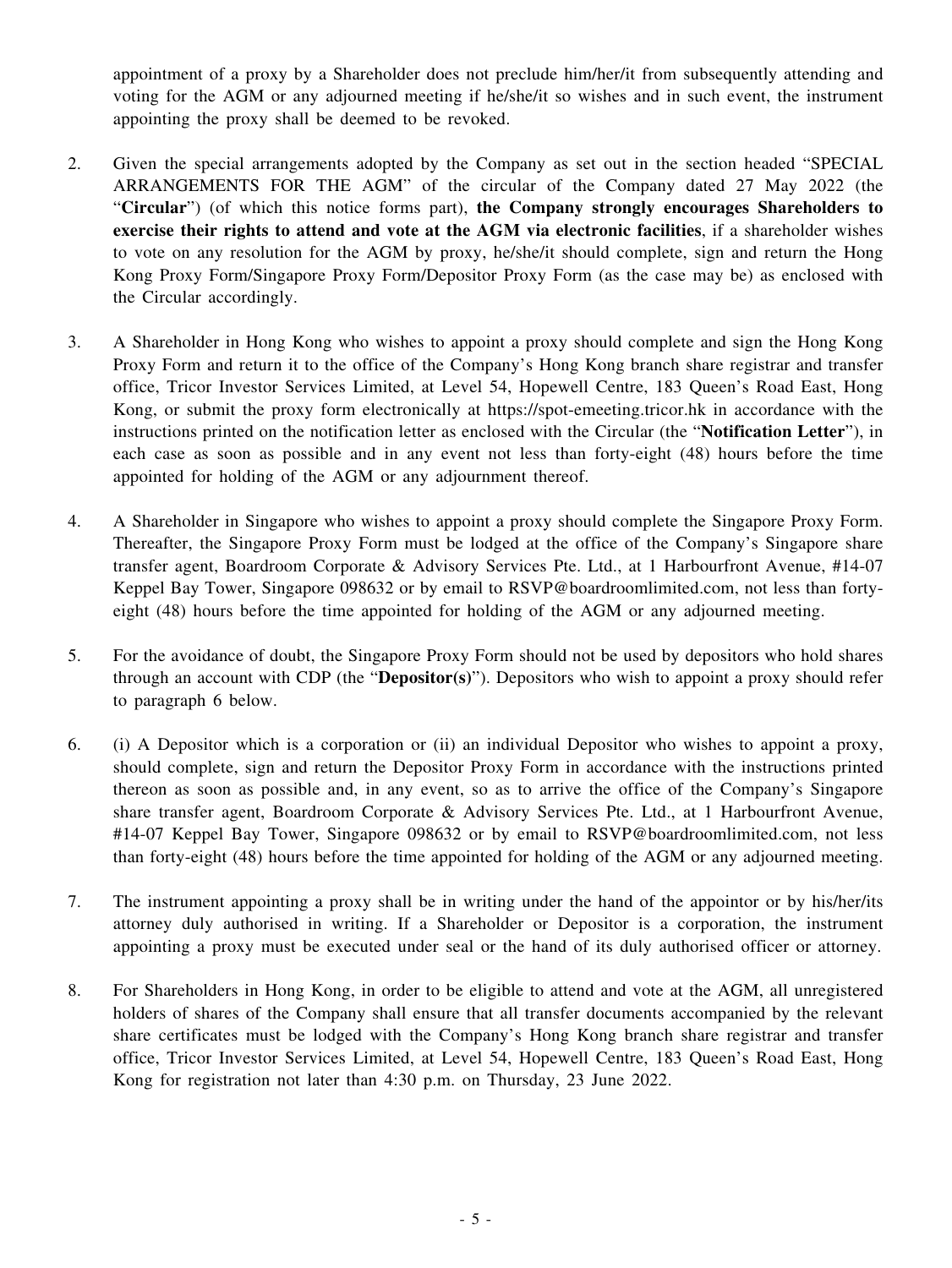- 9. Where there are joint holders of any share(s) of the Company, any one of such joint holders may vote, either personally or by proxy, in respect of such share(s) as if he/she/it were solely entitled thereto, but if more than one of such joint holders attend for the AGM, whether personally or by proxy, the joint registered holder so attend whose name stands first on the register of members in respect of such share(s) shall be accepted to the exclusion of the votes of the other registered holders.
- 10. In case of Typhoon Signal no. 8 or above is hoisted, or a Black Rainstorm Warning Signal or "extreme conditions" caused by a super typhoon announced by the Government is/are in force in Hong Kong at or at any time after 6:00 a.m. on the date of the AGM, the AGM will be adjourned. The Company will post an announcement on the website of the Company, The Stock Exchange of Hong Kong Limited and the Singapore Exchange Securities Trading Limited to notify Shareholders of the date, time and place of the adjourned meeting.
- 11. In the event of inconsistency, the English text of this notice shall prevail over Chinese text.

## **A. SPECIAL ARRANGEMENTS FOR PARTICIPATION BY SHAREHOLDERS IN HONG KONG AT THE AGM**

The Company does not in any way wish to diminish the opportunity available to Shareholders to exercise their rights and to vote, but is conscious of the need to protect AGM attendees from possible exposure to the COVID-19 pandemic. For the sake of health and safety of AGM attendees, and in light of the latest Prevention and Control of Disease (Prohibition on Gathering) Regulation (Chapter 599G of the Laws of Hong Kong), the Company would be adapting the arrangements for the AGM to minimise attendance in person, while still enabling Shareholders to vote and ask questions. Details of the special arrangements for the AGM are set out below.

## **Attending the AGM by means of electronic facilities**

The AGM will be a hybrid meeting using the e-Meeting System provided by Tricor Investor Services Limited, the Company's Hong Kong branch share registrar and transfer office, which allows Shareholders to participate in the AGM online in a convenient and efficient way from anywhere with an internet connection, in addition to the traditional physical attendance at the AGM.

The Company strongly encourages Shareholders to attend, participate and vote at the AGM through online access by visiting the e-Meeting System, instead of attending the AGM in person which may or may not be possible subject to restrictive measures on social distancing imposed by the Government from time to time. Physical attendance is not necessary for the purpose of exercising shareholder rights. Shareholders participating in the AGM using the e-Meeting System will also be counted towards the quorum and they will be able to submit questions and cast their votes through the e-Meeting System.

The e-Meeting System permits a "split vote" on a resolution, in other words, a Shareholder casting his/ her/its votes through the e-Meeting System does not have to vote all of his/her/its shares in the same way (i.e. "**For**" or "**Against**"). In the case of a proxy/corporate representative, he/she can vote such number of shares in respect of which he/she has been appointed as a proxy/corporate representative. Votes cast through the e-Meeting System are irrevocable once the votes have been casted. The e-Meeting System will be opened for registered Shareholders and non-registered Shareholders (see below for login details and arrangements) to log in approximately 30 minutes prior to the commencement of the AGM and can be accessed from any location with internet connection by a mobile phone, tablet or computer device. Shareholders should allow ample time to check into the e-Meeting System to complete the related procedures.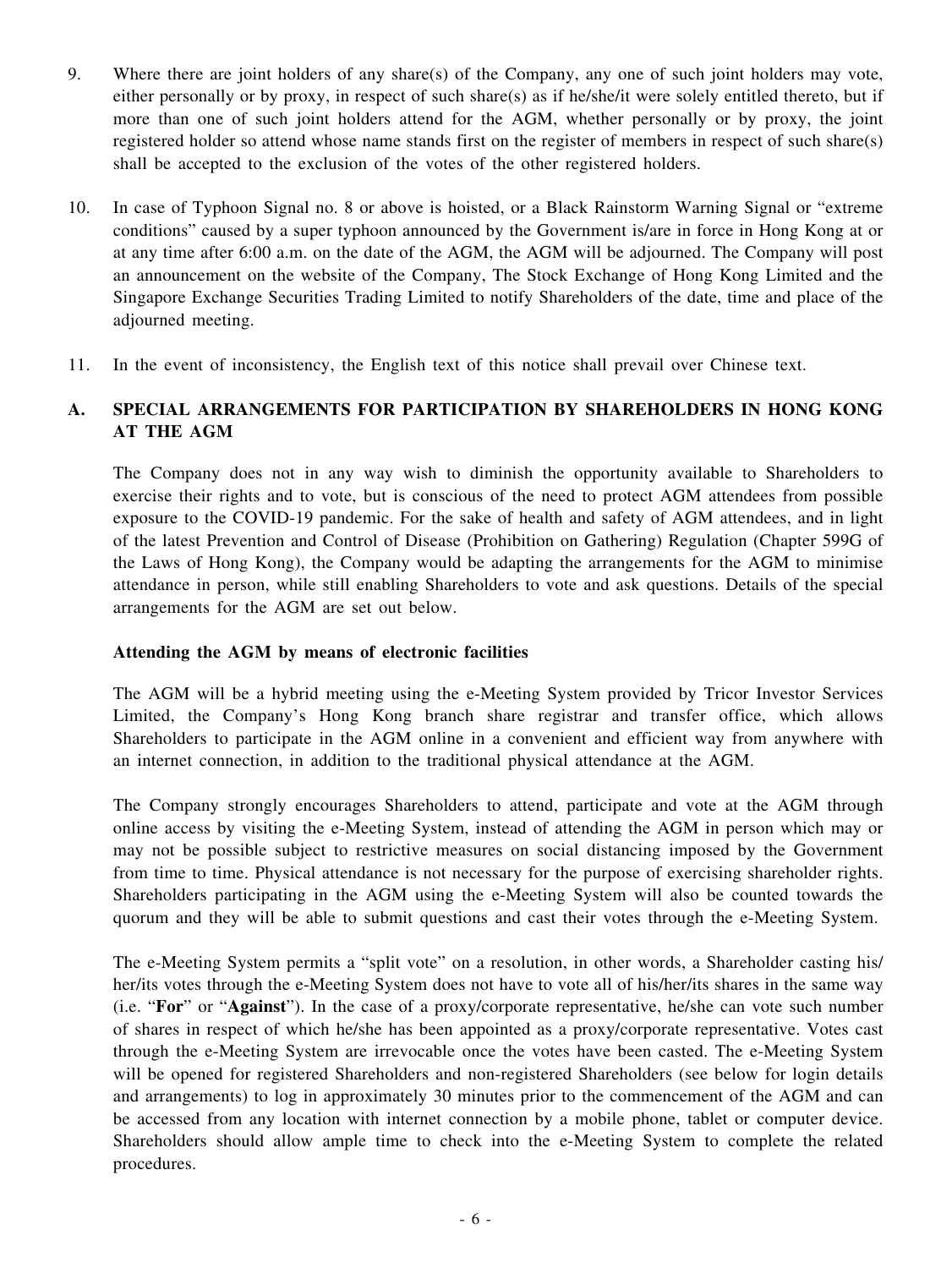#### *Registered Shareholders*

Registered Shareholders will be able to attend the AGM, submit questions and vote online through the e-Meeting System. Each registered Shareholder's personalised username and password will be sent to him/ her/it under separate letter.

Registered Shareholders who do not receive their personalised username and password by 11:00 a.m. on Tuesday, 28 June 2022 may contact Tricor Investor Services Limited for assistance at +852 2980 1333 between 9:00 a.m. to 5:00 p.m. (on a business day) or by email to is-enquiries@hk.tricorglobal.com.

#### *Non-registered Shareholders*

Non-registered Shareholders whose shares are held in the Central Clearing and Settlement System through bank, stockbroker, custodians or Hong Kong Securities Clearing Company Limited (collectively the "**Intermediary**") may also be able to attend the AGM, submit questions and vote online through the e-Meeting System. In this regard, they should:

- (i) contact and instruct their Intermediary to appoint themselves as proxy or corporate representative to attend the AGM; and
- (ii) provide their email addresses to their Intermediary before the time limit required by the relevant Intermediary.

Details regarding the AGM arrangements including login details to access the e-Meeting System will be sent by the Company's Hong Kong branch share registrar and transfer office, Tricor Investor Services Limited, to the email addresses of the non-registered Shareholders provided by the Intermediary. Any non-registered Shareholder who has provided an email address through the relevant Intermediary for this purpose but has not received the login details by email by 11:00 a.m. on Tuesday, 28 June 2022 should reach out to Tricor Investor Services Limited for assistance at +852 2980 1333 between 9:00 a.m. to 5:00 p.m. (on a business day) or by email to is-enquiries@hk.tricorglobal.com. Without the login details, non-registered Shareholders will not be able to participate and vote using the e-Meeting System. Nonregistered Shareholders should therefore give clear and specific instructions to their Intermediary in respect of both (i) and (ii) above.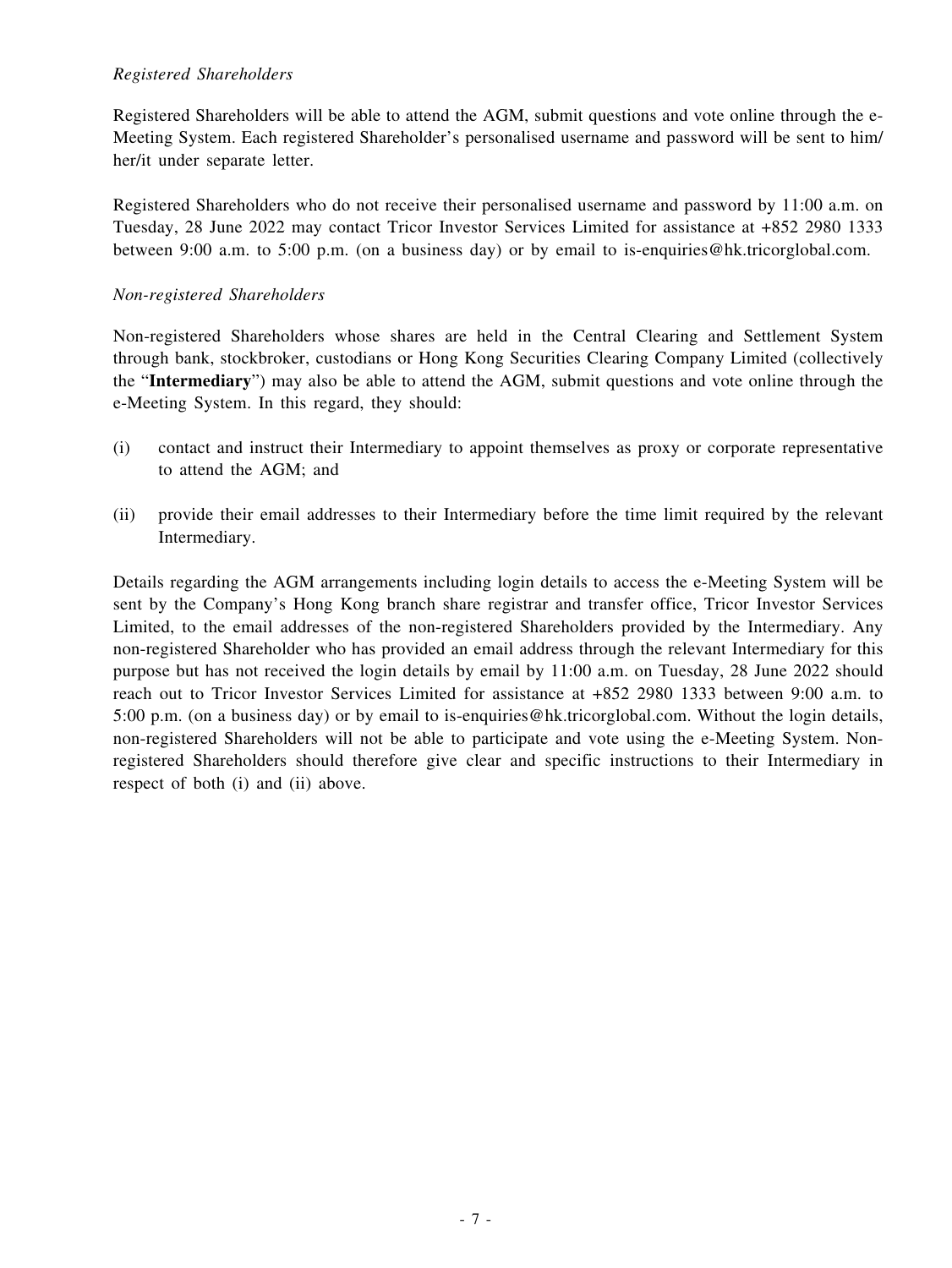#### **Questions at and prior to the AGM**

Shareholders attending the AGM using the e-Meeting System will be able to submit questions relevant to the proposed resolution(s) online during the AGM. Shareholders can also send their questions by email from 9:00 a.m. on Friday, 27 May 2022 to 6:00 p.m. on Monday, 27 June 2022 to courage@courageinv.com. The Board and/or the management will endeavour to address substantial and relevant questions in relation to the resolution(s) to be tabled for approval at the AGM and may decide, at their discretion, which questions to respond to.

#### **Appointment of proxy**

Shareholders are strongly encouraged to submit their completed Hong Kong Proxy Form and appoint the Chairman of the AGM as their proxy well in advance of the AGM. Return of a completed proxy form will not preclude Shareholders from subsequently attending and voting in person (subject to the Government's restrictive measures on social distancing as explained in section C below) or by means of electronic facilities at the AGM or any adjournment thereof should they so wish. Shareholders are requested (a) to complete the proxy form as enclosed with the Circular in accordance with the instructions printed thereon and return the same to the Company's Hong Kong branch share registrar and transfer office, Tricor Investor Services Limited, at Level 54, Hopewell Centre, 183 Queen's Road East, Hong Kong, as soon as possible and in any event not less than forty-eight (48) hours before the time appointed for holding of the AGM or any adjournment thereof; or (b) submit the proxy form electronically at https://spot-emeeting.tricor.hk in accordance with the instructions printed on the Notification Letter, in each case as soon as possible and in any event not less than forty-eight (48) hours before the time appointed for holding of the AGM or any adjournment thereof. Registered Shareholders submitting the proxy form are requested to provide a valid email address of his or her proxy (except appointment of the Chairman of the AGM) for the proxy to receive the username and password to participate in the online virtual meeting via the e-Meeting System.

**Owing to the constantly evolving COVID-19 pandemic situation in Hong Kong, the Company may be required to change or adopt contingency plans for the AGM arrangements at short notice. Shareholders are advised to check the announcements published by the Company for any future updates on the AGM arrangements.**

### **B. SPECIAL ARRANGEMENTS FOR PARTICIPATION BY SHAREHOLDERS OR DEPOSITORS IN SINGAPORE AT THE AGM**

#### **Attendance, participation and voting in the AGM**

In light of the COVID-19 situation in Singapore, the Company will NOT be holding a physical meeting in Singapore on 29 June 2022, but instead, Shareholders/Depositors in Singapore may attend, participate and vote in the AGM in the following manner:

- (a) attend the AGM at 11:00 a.m. on Wednesday, 29 June 2022 electronically, either personally or by proxy, through the e-Meeting System provided by the Company's Hong Kong branch share registrar and transfer office, Tricor Investor Services Limited;
- (b) during the AGM, Shareholders/Depositors (or their proxies) in Singapore will be able to directly submit questions to the Directors and management on a real-time basis through the e-Meeting System; and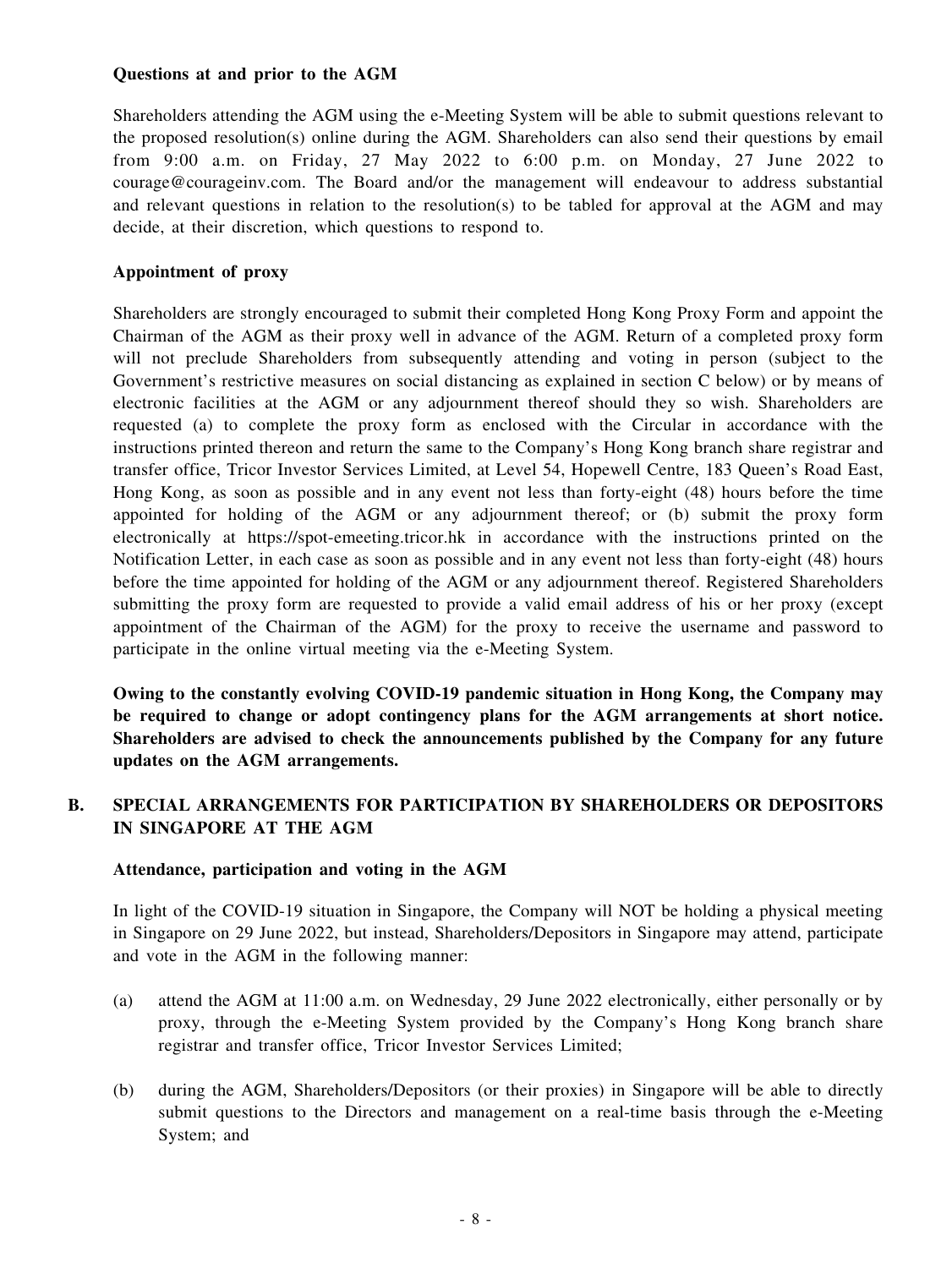(c) Shareholders/Depositors in Singapore (or their proxies) will vote on the resolution(s) to be tabled at the AGM through the submission of completed and signed voting slips (to be furnished to the Shareholders/Depositors in Singapore in the manner further elaborated below) to the Company's Singapore share transfer agent, Boardroom Corporate & Advisory Services Pte. Ltd. by email to RSVP@boardroomlimited.com within 2 hours upon the close of the AGM.

#### **Registration for attendance at the AGM**

Shareholders/Depositors in Singapore may watch the AGM proceedings through the e-Meeting System via your mobile phone, tablet or computer device. To do so, Shareholders/Depositors will need to submit request by emailing to RSVP@boardroomlimited.com with the following information:

- (i) Name of Shareholder/Depositor
- (ii) NRIC/Passport Number (last 4 digits)
- (iii) Email Address
- (iv) Contact Number

This is to enable the Company to verify your identity as Shareholders/Depositors in Singapore who are entitled to attend the AGM. Registration must be completed not later than 11:00 a.m. on 27 June 2022, being two (2) days before the time fixed for the AGM. Following the verification, authenticated Shareholders/Depositors will receive an email by 28 June 2022 containing the login details and the link, which you can click on to access the webcast of the AGM proceedings through the e-Meeting System.

Shareholders/Depositors must not forward the login details and the link to other persons who are not Shareholders/Depositors and who are not entitled to attend the AGM proceedings. This is also to avoid any Shareholder/Depositor from being refused access or technical disruptions or overload to the live AGM webcast.

Shareholders/Depositors who register not later than 11:00 a.m. on 27 June 2022 but do not receive an email response by 28 June 2022 may contact the Company's Singapore share transfer agent, Boardroom Corporate & Advisory Services Pte. Ltd., for assistance at +65 6536 5355 between 11:30 a.m. to 4:00 p.m. or by email to RSVP@boardroomlimited.com. Shareholders/Depositors in Singapore should note that no voting could be made via the e-Meeting System. For voting procedures, please refer to the paragraph headed "Attendance, participation and voting in the AGM" above, and paragraphs headed "Appointment of proxy" and "Voting for the AGM" below.

#### **Questions at and prior to the AGM**

Shareholders/Depositors attending the AGM using the e-Meeting System will be able to submit questions relevant to the proposed resolution(s) online during the AGM. Shareholders/Depositors in Singapore can also send their questions by emailing to the Company's designated email address at RSVP@boardroomlimited.com from 9:00 a.m. on Friday, 27 May 2022 to 6:00 p.m. on Monday, 27 June 2022. The Board and/or the management will endeavour to address the substantial and relevant questions in relation to the resolution(s) to be tabled for approval at the AGM and may decide, at their discretion, which questions to respond to.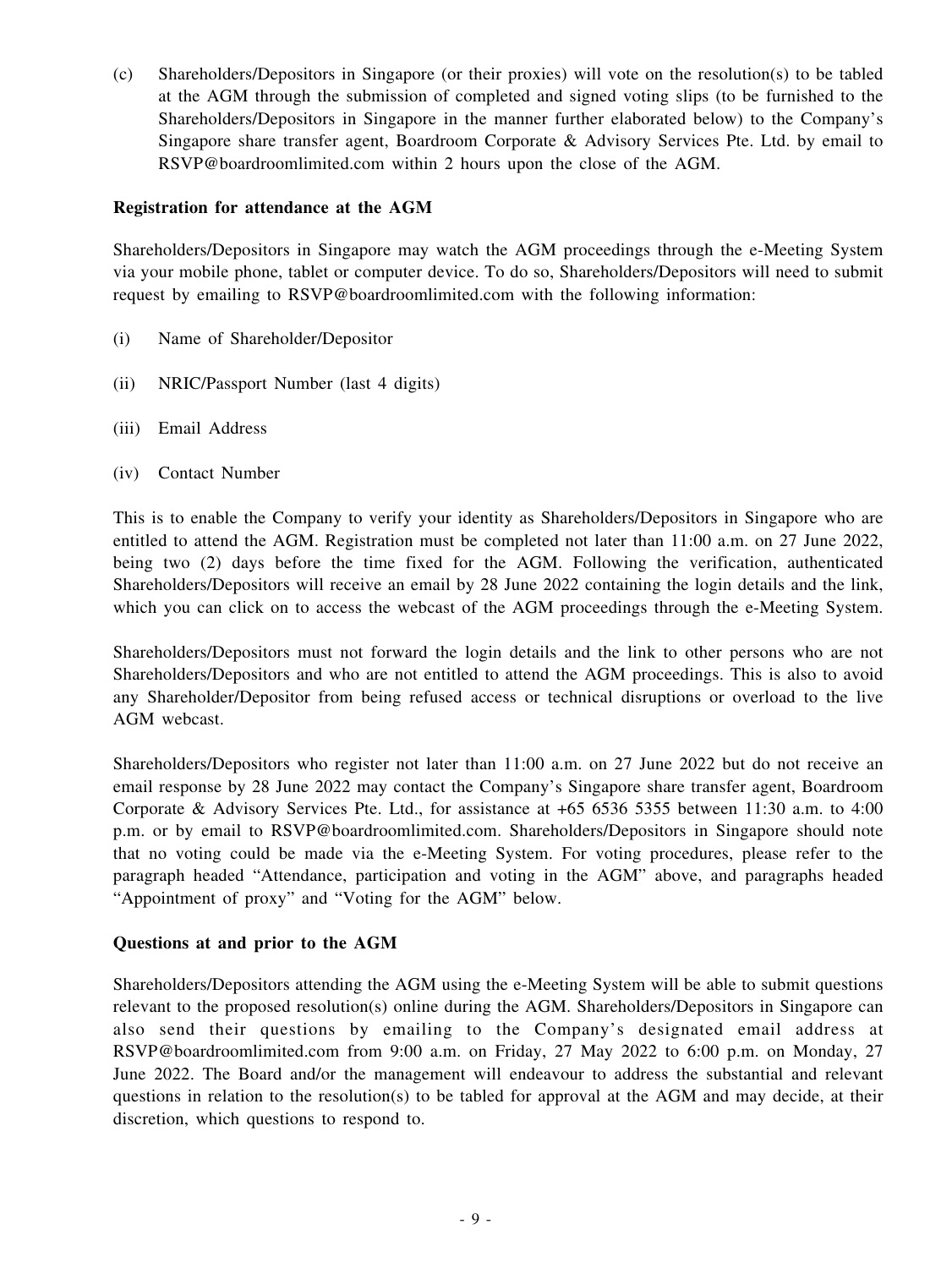#### **Appointment of proxy**

Shareholders/Depositors in Singapore are strongly encouraged to submit their completed Singapore Proxy Form/Depositor Proxy Form and appoint the Chairman of the AGM as their proxy well in advance of the AGM. If a Shareholder/Depositor in Singapore wishes to appoint a proxy to attend and vote on his/her/its behalf for the AGM, he/she/it shall send the Singapore Proxy Form/Depositor Proxy Form by post to the Company's Singapore share transfer agent, Boardroom Corporate & Advisory Services Pte. Ltd., at 1 Harbourfront Avenue, #14-07 Keppel Bay Tower, Singapore 098632 or by email to RSVP@boardroomlimited.com, not less than forty-eight (48) hours before the time appointed for holding of the AGM.

A Shareholder/Depositor in Singapore may appoint either his/her/its nominee(s) or the Chairman of the AGM as his/her/its proxy to attend and vote on his/her/its behalf for the AGM.

Completion and return of the proxy form will not preclude a Shareholder/Depositor from subsequently attending and voting for the AGM or any adjourned meeting via electronic facilities should you so wish and in such event, the instrument appointing the proxy shall be deemed to be revoked.

In appointing the Chairman of the AGM as proxy, a Shareholder/Depositor must give specific instructions as to voting, or abstentions from voting, in respect of a resolution in the proxy form, failing which the appointment of the Chairman of the AGM as proxy for that resolution will be treated as invalid.

If Shareholders/Depositors in Singapore wishes to appoint nominee(s) as his/her/its proxy to attend and vote on his/her/its behalf for the AGM, Shareholders/Depositors should submit the Singapore Proxy Form/Depositor Proxy Form and are requested to provide a valid email address of his/her/its proxy (except for the appointment of the Chairman of the AGM) for the proxy to receive (a) the login details and the link to participate in the online virtual meeting via the e-Meeting System; and (b) the voting slip for submission to the Company's Singapore share transfer agent, Boardroom Corporate & Advisory Services Pte. Ltd.

Hard copies of the Singapore Proxy Form/Depositor Proxy Form, together with this notice and the Circular will be despatched to Shareholders/Depositors on 27 May 2022.

The instruments of appointing the proxy can be sent by post to the Company's Singapore share transfer agent, Boardroom Corporate & Advisory Services Pte. Ltd., at 1 Harbourfront Avenue, #14-07 Keppel Bay Tower, Singapore 098632 or by email to RSVP@boardroomlimited.com, not less than forty-eight (48) hours before the time appointed for holding of the AGM or any adjournment thereof.

In view of the current COVID-19 situation and the related safe distancing measures which may make it difficult for Shareholders/Depositors to submit completed proxy forms by post, Shareholders/Depositors are strongly encouraged to submit completed proxy forms electronically via email.

#### **Voting for the AGM**

**Shareholders/Depositors in Singapore should note that no real-time voting by Shareholders/ Depositors in Singapore will be arranged at the AGM via the e-Meeting System.**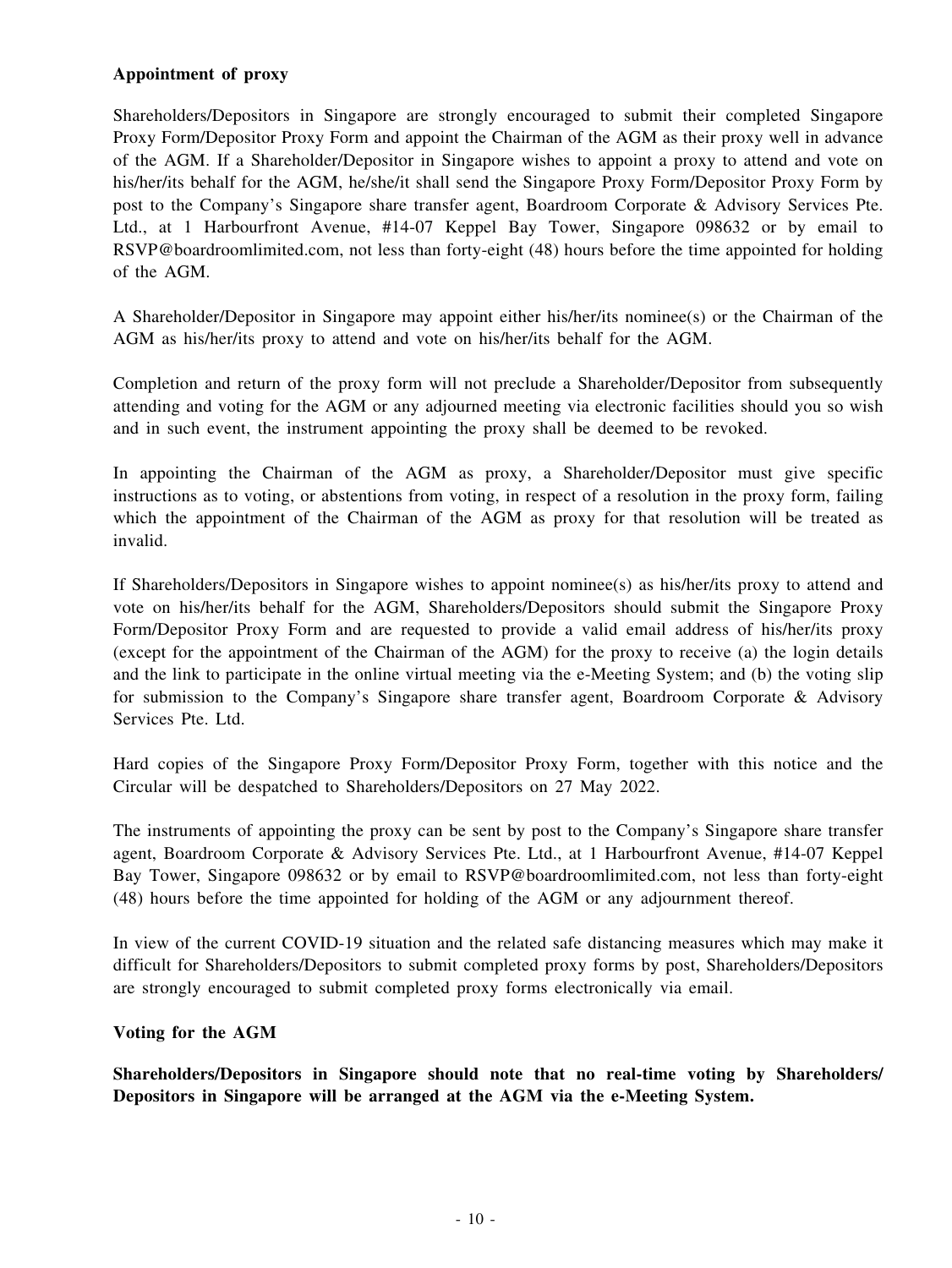Instead, Shareholders/Depositors in Singapore who have registered to attend and participate in the AGM will be receiving a voting slip from Boardroom Corporate & Advisory Services Pte. Ltd. by 28 June 2022 for him/her/it to cast his/her/its votes for the AGM.

Shareholders/Depositors who have registered not later than 11:00 a.m. on 27 June 2022 but do not receive their voting slip by 28 June 2022 may contact the Company's Singapore share transfer agent, Boardroom Corporate & Advisory Services Pte. Ltd. for assistance at +65 6536 5355 between 11:30 a.m. to 4:00 p.m. or by email to RSVP@boardroomlimited.com.

All completed and signed voting slips from Shareholders/Depositors in Singapore are to be submitted to the Company's Singapore share transfer agent, Boardroom Corporate & Advisory Services Pte. Ltd. by email to RSVP@boardroomlimited.com within **2 hours upon the close of the AGM.**

**Shareholders/Depositors must note that attending the AGM (either personally or by proxy) through the e-Meeting System is a prerequisite for casting a vote through submission of their voting slips, failing which their voting slips will be rendered invalid, even if submitted. If Shareholders/Depositors could not attend the AGM (either personally or by proxy), Shareholders/ Depositors are strongly encouraged to appoint the Chairman of the AGM as their proxy to vote on their behalf as referred to in the paragraph headed "Appointment of proxy" above.**

#### **Personal data privacy**

By (a) submitting an instrument appointing the proxy to attend and submit questions online through the e- Meeting System at the AGM and/or any adjournment thereof, (b) completing the pre-registration in the manner as aforesaid, or (c) submitting any question prior to the AGM in the manner as aforesaid, a Shareholder/Depositor in Singapore consents to the collection, use and disclosure of the Shareholder/ Depositor's personal data by the Company (or its agents or service providers) for the following purposes:

- (i) processing, administration and analysis by the Company (or its agents or service providers) of proxy forms appointing the proxy for the AGM (including any adjournment thereof);
- (ii) processing of the pre-registration for the purposes of granting access to Shareholders/Depositors to the webcast of the AGM proceedings and providing them with any technical assistance where necessary;
- (iii) addressing substantial and relevant questions from Shareholders/Depositors received before the AGM and if necessary, following up with the relevant Shareholders/Depositors in relation to such questions;
- (iv) preparation and compilation of the attendance lists, proxy lists, minutes and other documents relating to the AGM (including any adjournment thereof); and
- (v) enabling the Company (or its agents or service providers) to comply with any applicable laws, listing rules, take-over rules, regulations and/or guidelines.